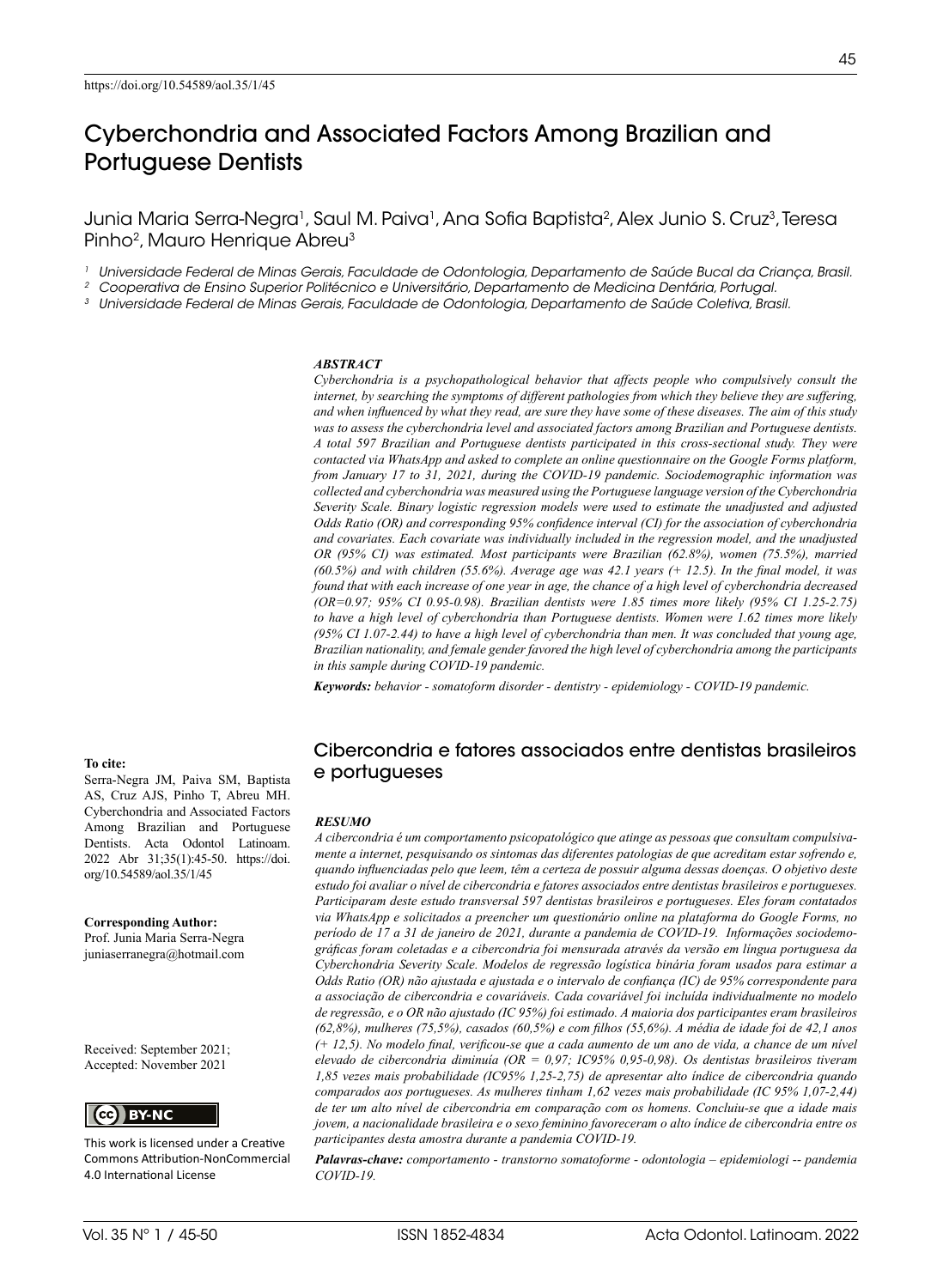# **INTRODUCTION**

The term "Cyberchondria" was coined by joining the words cyber and hypochondria to characterize a psychopathological behavior, a somatoform disorder, now also called digital hypochondria. A cyberchondriac is a person who performs repeated internet searches for health information, which are associated with increasing levels of health anxiety<sup>1</sup>. The impact of internet on access to health information has increased over time<sup>2</sup>, and although finding information on the characteristics, prevention and self-care of illnesses has enabled people to improve their health outcomes<sup>3</sup>, it should be noted that internet can provide access to both trustworthy and untrustworthy content<sup>2</sup>.

Cyberchondria entails excessive online searches to seek reassurance about the nonthreatening nature of the self-perceived signs and symptoms. This condition has been associated with obsessivecompulsive disorders, hypochondriasis, and health anxiety, and can be a risk factor for the development of more mental illness<sup>4</sup>. People with cyberchondria have heightened anxiety, often because of new pathologies that they have discovered online, and this generates new concerns that are amplified in the mind of the cyberchondriac. Anxiety disorders can lead to discomfort, accelerated heartbeat, cold sweat and poor sleep quality<sup>5</sup>.

Cyberchondria has been studied since 2000<sup>1</sup>. Since then, professionals have sought to analyze this behavior that can be adopted by anyone, including students of health sciences. Students of medicine, nursing, dentistry, and other health sciences may incorrectly believe that they have contracted certain diseases they have studied<sup>6</sup>. This can also be observed in the form of anxiety. Health anxiety, cyberchondria and sociodemographic factors may show specific behavior patterns among students of health sciences. Medical students in Turkey had high scores of health anxiety and men were more suspicious of doctors, seeking information on the internet prior to going for medical consultations<sup>6</sup>. This mistrustful behavior can compromise the promotion of physical and emotional health<sup>6</sup>. A study on Indian computer technicians found a prevalence of 55.6% of high level of cyberchondria<sup>7</sup>, and the authors emphasized that this high prevalence deserved preventive care. Cyberchondria compromises mental health, so finding ways to prevent it can help promote public health<sup>7</sup>.

In view of the relevance and scarcity of data about the

topic in the field of dentistry, the aim of this study was to assess the level of cyberchondria and factors associated with it among Brazilian and Portuguese dentists.

### **MATERIALS AND METHODS**

### *Ethical Aspects*

This study was conducted in compliance with the principles of the Declaration of Helsinki (revised in World Medical Association 2013), and approved by the Human Research Ethics Committee of the Federal University of Minas Gerais (Brazil) (Protocol #91561018.5.0000.5149).

### *Design, Population, and Study Sample*

This study included Brazilian and Portuguese dentists who consented to answer an online questionnaire posted on the Google Forms platform from January 17 to 31, 2021. Subjects were invited to participate by means of a link disseminated via WhatsApp, Facebook Messenger, and online forums for Dentists. Dentists were contacted through both Brazilian and Portuguese dental class societies.

The questionnaire was structured into two sections: one for collecting sociodemographic information, and another to measure cyberchondria using the Portuguese language version of the Cyberchondria Severity Scale (CSS)8 . The original CSS was developed by Irish psychologists with undergraduate students<sup>9</sup>.

To participate in the study, each participant was asked to complete and sign a free and informed consent form. Only dentists were included. The exclusion criterion was anyone who was not a dentist from Portugal or Brazil. Each participant received his/her personal score for the CSS.

### *Data Collection and Variables*

Participants answered a questionnaire with 40 closed questions. The questionnaire included seven questions to collect participants' demographic information.

The CSS includes 33 statements that allow each participant to define his/her typical behavior, using a five-point scale: Never; Rarely; Sometimes; Frequently; Always<sup>8</sup>. The total score ranged from zero to 132 points. The higher the score, the higher the level of cyberchondria<sup>8</sup>.

# *Pilot Study*

A pilot study to evaluate the proposed methodology was conducted on 21 dentists. The results of the pilot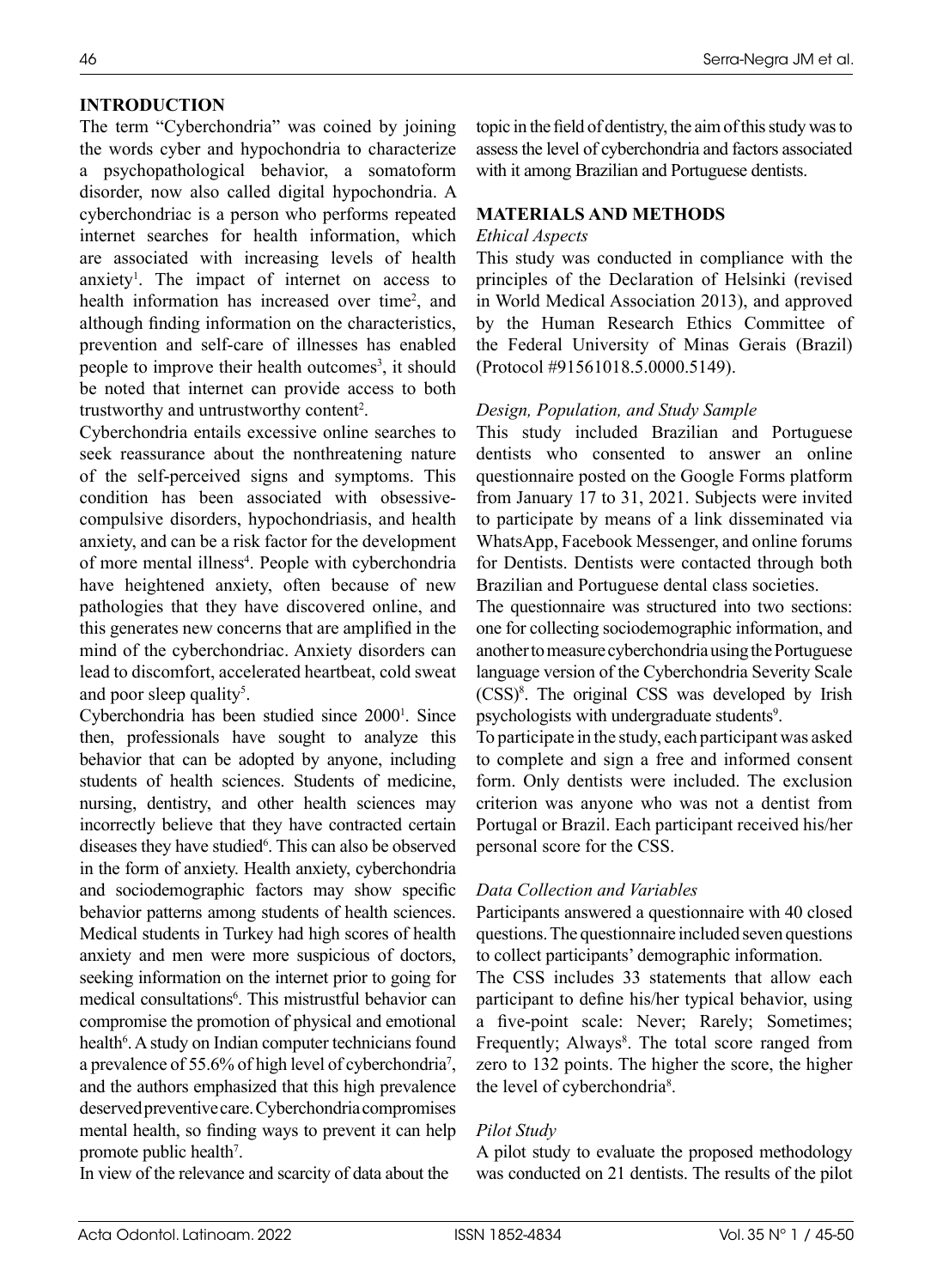study demonstrated that there was no need to modify the proposed methods of the main study. Pilot study participants were not included in the main study.

#### *Statistical Analysis*

Descriptive data analysis was performed with the calculation of proportions, central tendency and variability measures. The dependent variable was the Cyberchondria score, which ranged from 0 to 132. The score was categorized by the median, into low level of Cyberchondria (0-35), and high level of Cyberchondria (36-132).

Binary logistic regression models were used to estimate the unadjusted and adjusted Odds Ratio (OR) and corresponding 95% Confidence Interval (CI) for the association of Cyberchondria and covariates. Each covariate was individually included in the regression model, and the unadjusted OR (95% CI)

was estimated. All covariates were simultaneously included in the final binary logistic model, in which only variables with P values lower than 0.05 remained significant. Linearity of logit of quantitative variables was also checked. Collinearity diagnosis was made by the Variation Inflation Factor. The Hosmer & Lemeshow test was used to check the goodness of fit of the final model. All statistical analysis was performed using SPSS software for Windows version 26.0 (SPSS Inc., Chicago, IL, USA).

### **RESULTS**

A total 597 dentists participated in this study, of whom 62.8% were Brazilian, and 37.2%, Portuguese. The majority had graduate degrees (57.2%), were women (75.5%), married (60.5%) and had children (55.6%). Age ranged from 22 to 77 years, with mean age  $42.1$  ( $+12.5$ ) (Table 1). The power of the sample

|                                  |                  |                            | Min-Max   |  |
|----------------------------------|------------------|----------------------------|-----------|--|
| <b>Quantitative variables</b>    |                  | <b>SD</b><br>Mean (Median) |           |  |
| Cyberchondria score (N=597)      | 36.8 (35.0)      | 17.4                       | $0 - 110$ |  |
| Age (N=596)                      | 42.1 (41.0)      | 12.5                       | $22 - 77$ |  |
| Years since graduation (N=597)   | 18.4 (17.0)      | 12.6                       | $0 - 51$  |  |
| Hours of sleep per night (N=597) | 6.9(7.0)         | 0.9                        |           |  |
| <b>Categorical variables</b>     | <b>Frequency</b> |                            |           |  |
| Country (N=597)                  |                  |                            |           |  |
| <b>Brazil</b>                    | 375              |                            |           |  |
| Portugal                         | 222              |                            |           |  |
| Sex (N=597)                      |                  |                            |           |  |
| Female                           | 451              |                            |           |  |
| Male                             | 146              |                            |           |  |
| Marital status (N=597)           |                  |                            |           |  |
| single / divorced / widowed      | 236              |                            |           |  |
| married / cohabitation           | 361              |                            |           |  |
| <b>BMI (N=597)</b>               |                  |                            |           |  |
| Low weight                       | 15               |                            |           |  |
| Overweight or Obesity            | 219              |                            |           |  |
| Suitable Weight                  | 363              |                            |           |  |
| Graduate degree (N=596)          |                  |                            |           |  |
| Master/PhD/post-doctoral stage   | 341              |                            |           |  |
| Specialization                   | 172              |                            |           |  |
| Undergraduate                    | 83               |                            |           |  |
| Children (N=597)                 |                  |                            |           |  |
| <b>No</b>                        | 265              |                            |           |  |
| Yes                              | 332              |                            |           |  |

Note: Not all participants answered all questions. SD= standard deviation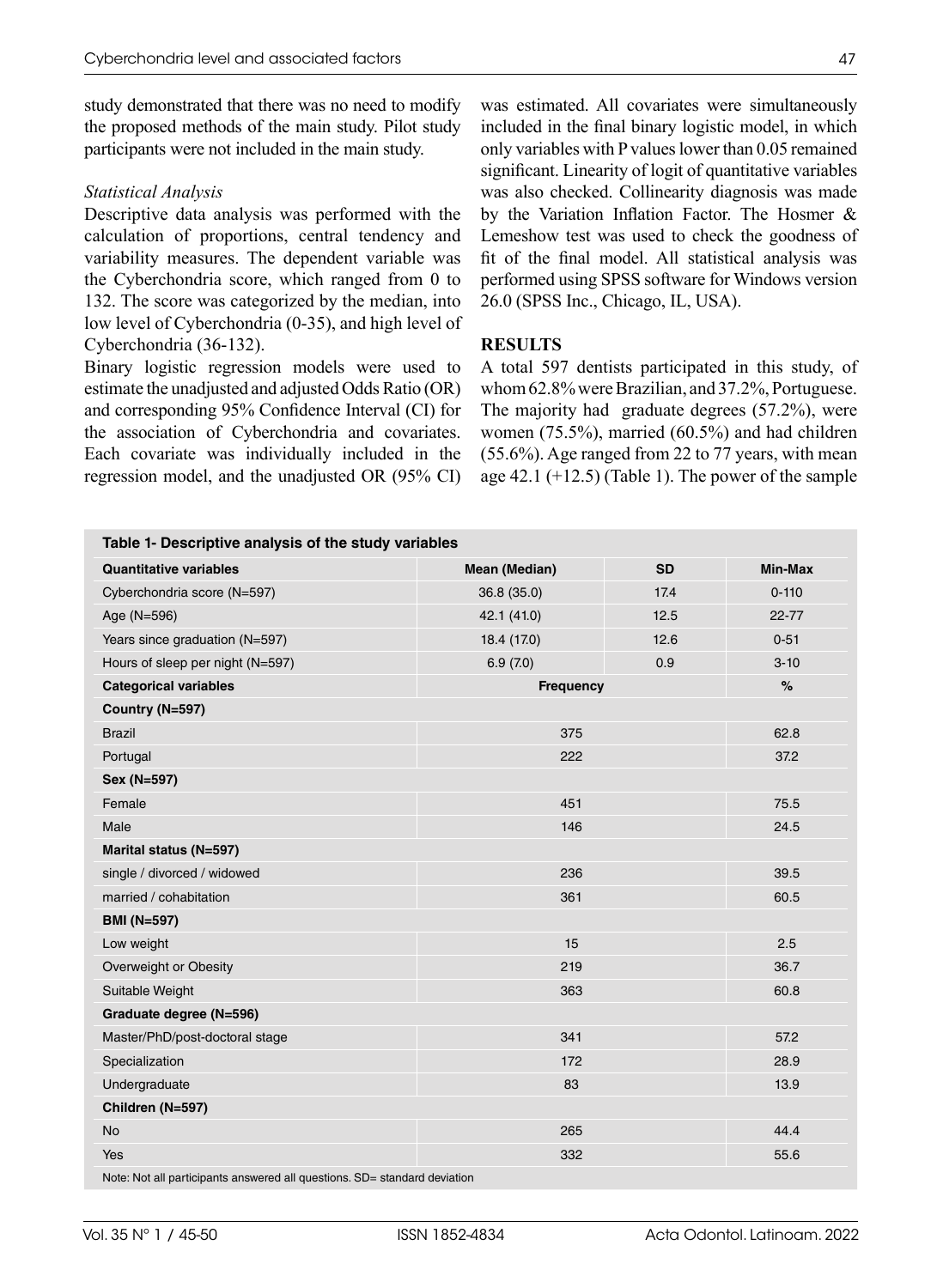test was calculated, and when analyzing the variable referring to the countries Brazil and Portugal, a power of 78.5% was found.

The final model showed that for each one-year increase in age, the chance of high level of cyberchondria decreased (OR = 0.97; 95% CI 0.95-0.98). Brazilian dentists were 1.85 (95% CI 1.25-2.75) times more likely to have a high level of cyberchondria than Portuguese dentists. Women had 1.62 (95% CI 1.07-2.44) times greater chance

of high level of cyberchondria than men. When evaluating multicollinearity, the variable ''graduated a given number of years ago" was removed from the final model VIF > 10 (Table 2). After this removal, there were no further collinearity problems in the final model. The assumption of linearity of the logarithm for the age variable was not violated. The assessment of influential cases by Cook's distance did not reveal values higher than one, indicating the absence of influential cases. The final model was

**Table 2- Analysis of the association between cyberchondria scores and study variables between Brazilian and Portuguese dentists**

| <b>Variables</b>                  | Frequency (%)<br>Cyberchondria score<br>higher than the<br>median (36-110) | <b>Unadjusted</b><br><b>Odds Ratio</b><br>(CI 95%) | P       | <b>Adjusted</b><br><b>Odds Ratio</b><br>(CI 95%) | P        |  |  |
|-----------------------------------|----------------------------------------------------------------------------|----------------------------------------------------|---------|--------------------------------------------------|----------|--|--|
| Age                               |                                                                            | 0.97<br>$(0.96 - 0.99)$                            | < 0.001 | 0.97<br>$(0.95 - 0.98)$                          | < 0.001  |  |  |
| Years since graduation            |                                                                            | 0.98<br>$(0.96 - 0.99)$                            | 0.001   |                                                  |          |  |  |
| Hours of sleep per night          |                                                                            | 0.96<br>$(0.81 - 1.14)$                            | 0.649   | 0.93<br>$(0.77 - 1.12)$                          | 0.467    |  |  |
| Country (N=597)                   |                                                                            |                                                    |         |                                                  |          |  |  |
| <b>Brazil</b>                     | 52.3                                                                       | 1.46<br>$(1.05 - 2.04)$                            | 0.025   | 1.85<br>$(1.25 - 2.75)$                          | $0.002*$ |  |  |
| Portugal                          | 42.8                                                                       | $\mathbf{1}$                                       |         | $\mathbf{1}$                                     |          |  |  |
| Sex (N=597)                       |                                                                            |                                                    |         |                                                  |          |  |  |
| Female                            | 51.9                                                                       | 1.68<br>$(1.15 - 2.46)$                            | 0.007   | 1.62<br>$(1.07 - 2.44)$                          | $0.023*$ |  |  |
| Male                              | 39.0                                                                       | $\mathbf{1}$                                       |         | $\mathbf{1}$                                     |          |  |  |
| Marital status (N=597)            |                                                                            |                                                    |         |                                                  |          |  |  |
| single / divorced / widowed       | 57.6                                                                       | 1.81<br>$(1.30 - 2.52)$                            | < 0.001 | 1.43<br>$(0.95 - 2.15)$                          | 0.084    |  |  |
| married / cohabitation            | 42.9                                                                       | $\mathbf{1}$                                       |         | $\mathbf{1}$                                     |          |  |  |
| <b>BMI (N=597)</b>                |                                                                            |                                                    |         |                                                  |          |  |  |
| Low weight                        | 53.3                                                                       | 1.21<br>$(0.43 - 3.42)$                            | 0.713   | 1.00<br>$(0.34 - 2.92)$                          | 0.993    |  |  |
| Overweight or Obesity             | 48.9                                                                       | 1.02<br>$(0.73 - 1.42)$                            | 0.930   | 1.25<br>$(0.85 - 1.83)$                          | 0.254    |  |  |
| Suitable Weight                   | 48.5                                                                       | $\mathbf{1}$                                       |         | 1                                                |          |  |  |
| Graduate Degree (N=596)           |                                                                            |                                                    |         |                                                  |          |  |  |
| Master/PhD/post-doctoral<br>stage | 50.1                                                                       | 1.08<br>$(0.67 - 1.75)$                            | 0.750   | 1.19<br>$(0.71 - 1.99)$                          | 0.515    |  |  |
| Specialization                    | 45.9                                                                       | 0.91<br>$(0.54 - 1.54)$                            | 0.734   | 1.00<br>$(0.56 - 1.78)$                          | 0.994    |  |  |
| Undergraduate                     | 48.2                                                                       | $\mathbf{1}$                                       |         | $\mathbf{1}$                                     |          |  |  |
| Children (N=597)                  |                                                                            |                                                    |         |                                                  |          |  |  |
| No $(N=265)$                      | 55.8                                                                       | 1.67<br>$(1.21 - 2.32)$                            | 0.002   | 0.97<br>$(0.61 - 1.52)$                          | 0.881    |  |  |
| Yes (N=332)                       | 43.1                                                                       | $\mathbf{1}$                                       |         | 1                                                |          |  |  |
| .                                 |                                                                            |                                                    |         |                                                  |          |  |  |

Note: Not all participants answered all questions. CI = confidence interval; p=probability value; BMI= body mass index. \*: statistically significant values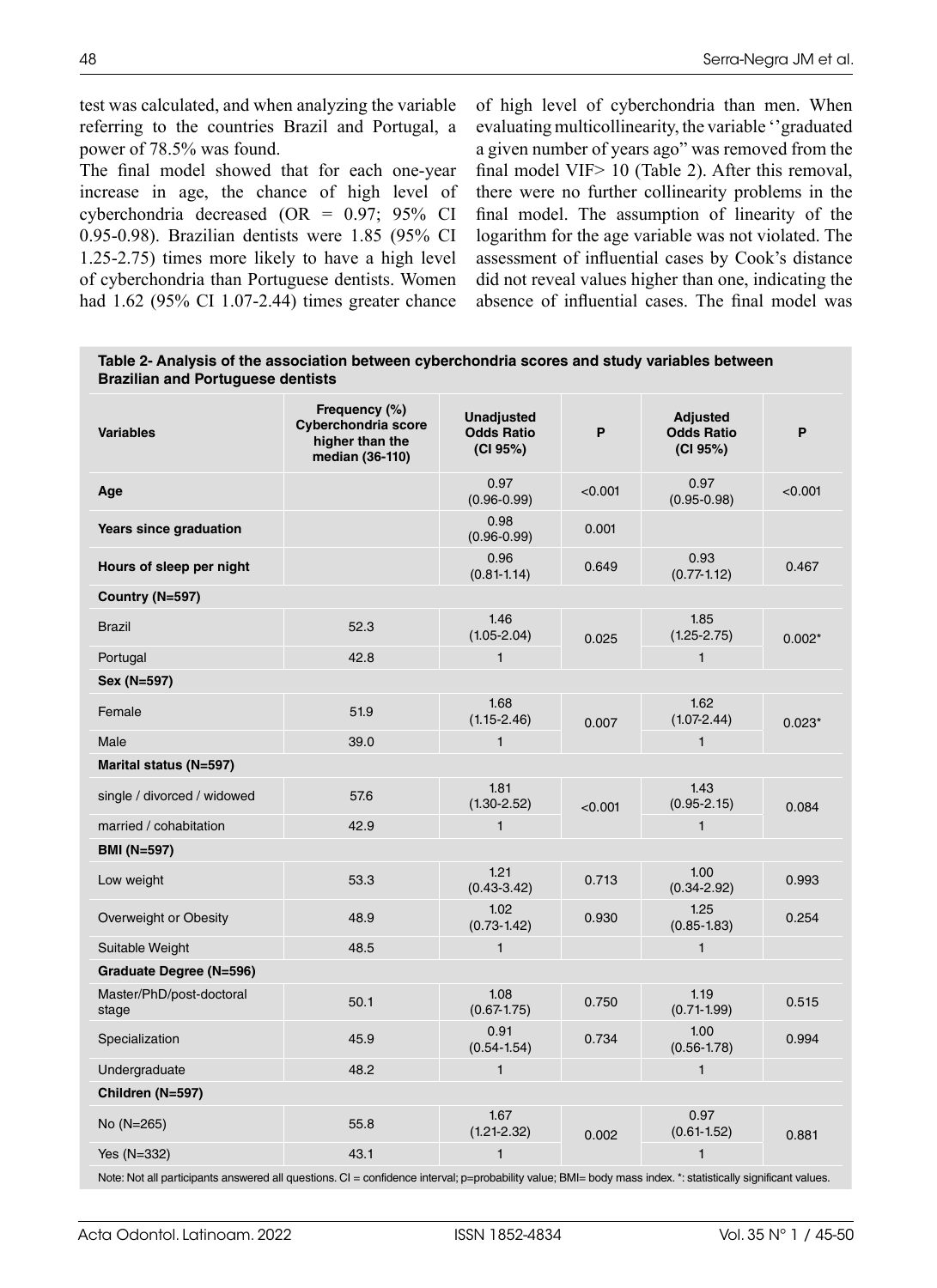adequate according to the assessment made by the Hosmer & Lemeshow test ( $p = 0.498$ ).

### **DISCUSSION**

The aim of this study was to assess the level of cyberchondria, and factors associated with it, among Brazilian and Portuguese dentists. Our results demonstrated that a high level of cyberchondria was more prevalent among women, among younger ages and among Brazilian dentists. These results will be discussed below.

The study of cyberchondria is still very recent. There are controversies about gender and age differences<sup>10</sup>. Our findings showed a higher level of cyberchondria among women, which was in agreement with the findings of Atikinson et al.  $(2009)^{11}$ . However, other studies have found no differences between the genders $11-14$ . These differences in results may be justified by the cultural differences in the studies mentioned.

A systematic review found that women tended to use the internet more frequently than men<sup>15</sup>. On the internet, the behavior between genders differs, as women tend to seek more information on health and social networking sites while men tended to consult video. Furthermore, women tend to be more anxious than men<sup>16</sup>. Studies have suggested that anxious people spend more time on the Internet $11-14$ . With the already present fear of contracting numerous diseases, anxious people become even more concerned about their health as a result of online medical searches, and this is characteristic of cyberchondriacs<sup>12</sup>. People with a high level of anxiety are more likely to exaggerate the perception of signs and symptoms of their own or those of loved ones<sup>11</sup>. The more emotionally overwhelmed someone feels, the more the person tends to spend time looking for the specific symptom, and the more they search for disease symptoms, the more they convinced are that they are ill<sup>13</sup>.

Internet use was found to decrease as age increased<sup>17</sup>. Young people are more familiar than the elderly with websites, software and social networks $1,17$ , and consequently, there are more younger than older cyberchondriacs, as seen in our findings. This result was in line with those reported by McMullan et al.<sup>1</sup>. The number of internet users in the world has increased in recent decades. In 2021, to date, there are 145.83 million internet users in Brazil and 7.7 million in Portugal. Brazil is the larger country, with a surface area of 8.516.000 sq km and population 211 million, while Portugal has a surface area of 92.212 sq km and population  $10 \text{ million}^{18}$ . The proportion of internet users in both countries is similar, at 70%. The territorial and housing differences therefore do not explain the greater number of cyberchondriacs in Brazil than in Portugal. Our findings therefore suggest a cultural difference.

It is also important to emphasize that data were collected during the COVID-19 pandemic. Social distancing was in place in both countries at the time of data collection. However, Brazil was experiencing an uncontrolled situation of disease, with an average 3000 deaths every 24 hours. Portugal had already started the vaccination campaign against COVID-19, while Brazil had not. This increases anxiety and can influence the behavior of cyberchondriacs $2,10$ .

Limitations were noted in this study. The crosssectional design allows analysis of association and does not allow analysis of cause and effect. Future studies with other longitudinal and qualitative designs should be encouraged. The sample, made up of dentists, limits the extrapolation of results to other communities and other professionals. The study of cyberchondria is still very recent and there are few studies with which to compare results, which would lead to a more in-depth discussion<sup>19</sup>. Our findings highlight the importance of educational campaigns on cyberchondria. Dentists are important health promoters<sup>20</sup> and should be encouraged to take care of their own physical and mental health.

### **CONCLUSION**

Based on the results, it may be concluded that women, younger dentists, and those of Brazilian nationality seem to be more prone to high levels of cyberchondria than men, older persons and dentists of Portuguese nationality.